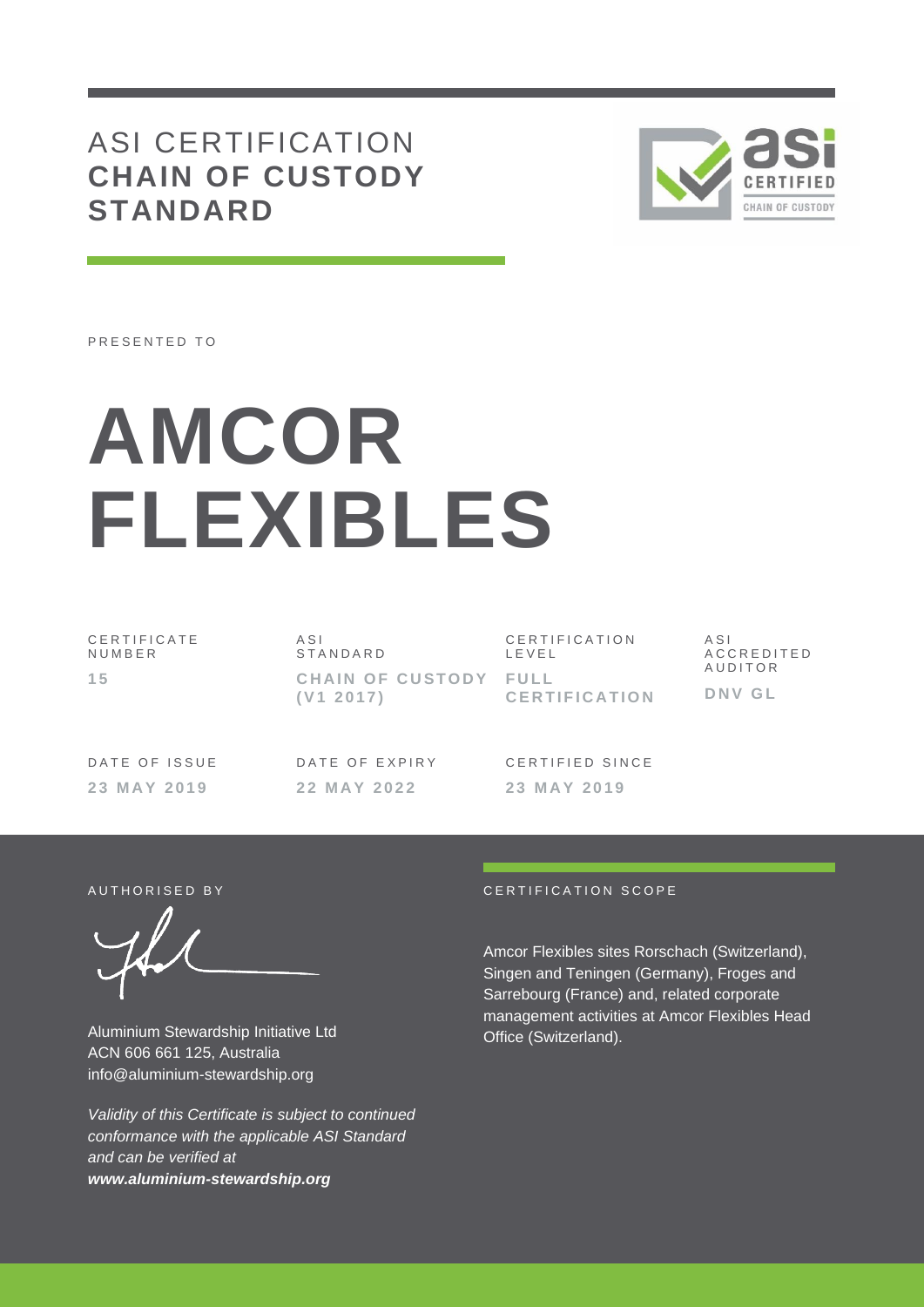# SUMMARY AUDIT REPORT **CHAIN OF CUSTODY STANDARD**

### **OVERVIEW**

| MEMBER NAME                       | Amcor                                                                                                                                                                                                                                                                                                                                                                          |
|-----------------------------------|--------------------------------------------------------------------------------------------------------------------------------------------------------------------------------------------------------------------------------------------------------------------------------------------------------------------------------------------------------------------------------|
| ENTITY NAME                       | <b>Amcor Flexibles</b>                                                                                                                                                                                                                                                                                                                                                         |
| CERTIFICATION<br>SCOPE            | Amcor Flexibles sites Rorschach (Switzerland), Singen and Teningen<br>(Germany), Froges and Sarrebourg (France) and, related corporate<br>management activities at Amcor Flexibles Head Office (Switzerland).                                                                                                                                                                  |
| SUPPLY CHAIN<br><i>ACTIVITIES</i> | Post-Casthouse                                                                                                                                                                                                                                                                                                                                                                 |
| ASI STANDARD                      | Chain of Custody Standard V1                                                                                                                                                                                                                                                                                                                                                   |
| AUDIT TYPE                        | Certification Audit (28 September 2019, 29 October 2018, 2 April 2019)<br>Scope Change Audit (11 - 27 June 2019)<br>Surveillance Audit (8 - 9 December 2020)                                                                                                                                                                                                                   |
| AUDIT FIRM                        | DNV GL                                                                                                                                                                                                                                                                                                                                                                         |
| AUDIT DATE                        | 28 September 2018, 29 October 2018, 2 April 2019 (Certification Audit<br>and follow-up desktop audit)<br>11 - 27 June 2019 (Scope Change Audit)<br>8 - 9 December 2020 (Surveillance Audit)                                                                                                                                                                                    |
| AUDIT REPORT<br>SUBMISSION        | 18 December 2018 (Initial Certification Audit Report), re-submitted 13<br>May 2019 (follow-up desktop audit)<br>11 November 2019 (Scope Change Audit Report)<br>$\bullet$<br>24 April 2021 (Surveillance Audit)                                                                                                                                                                |
| AUDIT SCOPE                       | <b>Initial Certification Audit:</b><br>The audit scope covered the Amcor Flexibles Singen site (Germany) and<br>CoC activities managed at the Amcor Flexibles head office (Zurich,<br>Switzerland).<br>Supply chain activities included in the audit scope:<br>Post-Casthouse<br>Relevant criteria from the ASI Chain of Custody Standard were included in<br>the audit scope. |
|                                   | Scope Change Audit (11 - 27 June 2019):                                                                                                                                                                                                                                                                                                                                        |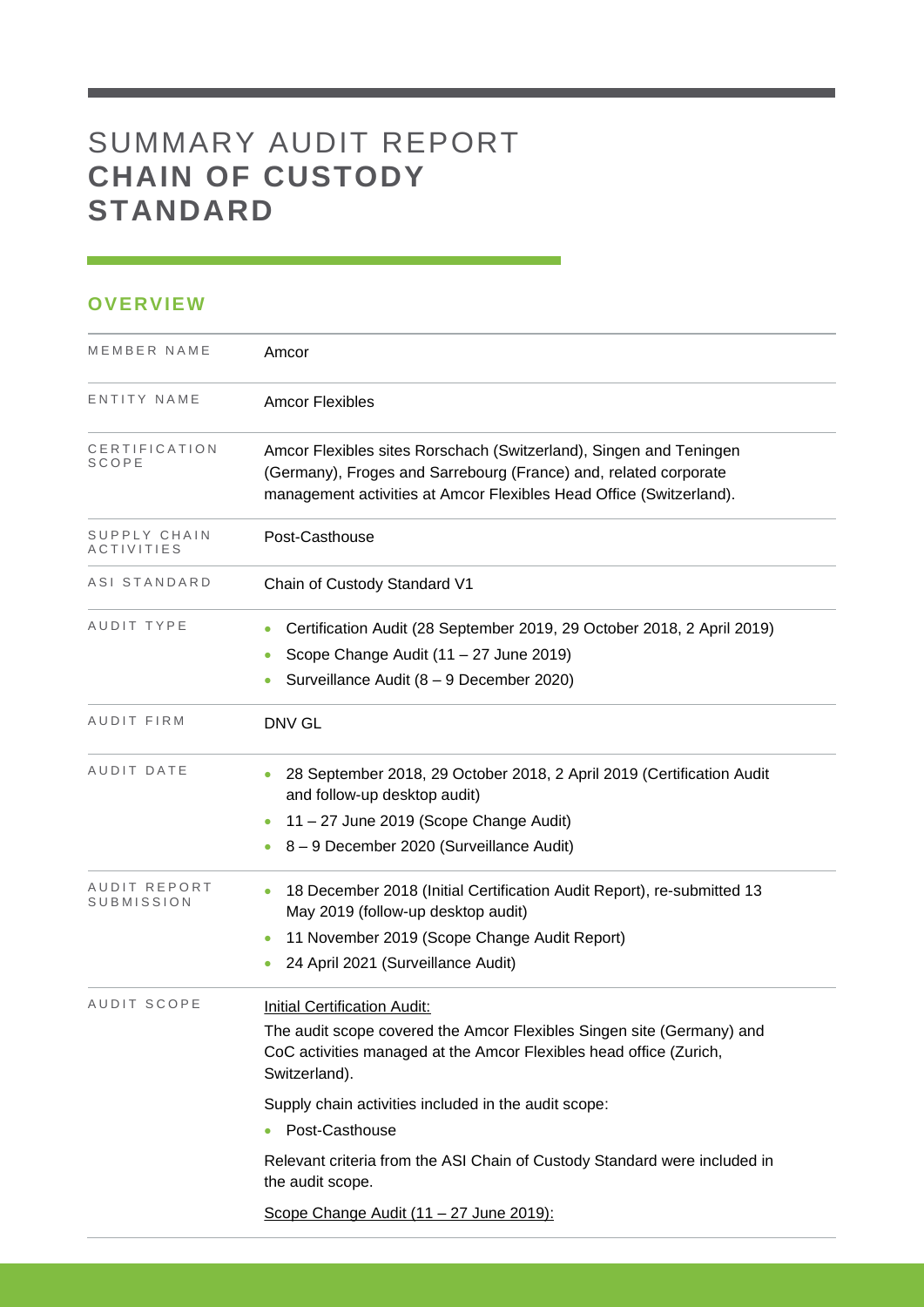The audit scope covered:

- Amcor Flexibles Sarrebourg SAS
- Amcor Flexible Packaging France SAS, site de Froges
- Amcor Flexibles Teningen Tscheulin-Rothal GmbH
- Amcor Flexibles Rorschach AG
- Amcor Flexibles Singen GmbH

Supply chain activities included in the audit scope:

• Post-Casthouse

Relevant criteria from the ASI Chain of Custody Standard were included in the audit scope.

#### Surveillance Audit (8 - 9 December 2020):

The audit scope included the Amcor Flexibles Singen site in Germany and the related corporate activities at Amcor Flexibles Head Office in Zurich, Switzerland.

The supply chain activities included in the audit scope:

• Post-Casthouse

Relevant criteria from the ASI Chain of Custody Standard were included in the audit scope.

At the time of the Audit (December 2020), access to the site was not possible, due to COVID-19 related travel restrictions. The Audit has been undertaken as a 'desktop' exercise, in accordance with ASI Interim Policy regarding Audits, Audit-Related Travel and Coronavirus (v4), and included a remote review of relevant documentation.

| AUDIT<br>OUTCOME                           | Certification                                                                                                                                                                                                                                                                                                                                                                                                                                                                                                                                                                                                               |
|--------------------------------------------|-----------------------------------------------------------------------------------------------------------------------------------------------------------------------------------------------------------------------------------------------------------------------------------------------------------------------------------------------------------------------------------------------------------------------------------------------------------------------------------------------------------------------------------------------------------------------------------------------------------------------------|
| AUDIT<br>METHODOLOGY<br><b>DECLARATION</b> | The Auditors confirm that:<br>The information provided by the Entity is true and accurate to the best<br>M<br>knowledge of the Auditor(s) preparing this report.<br>The findings are based on verified Objective Evidence relevant to the<br>time period for the Audit, traceable and unambiguous.<br>The Audit Scope and audit methodology are sufficient to establish<br>M<br>confidence that the findings are indicative of the performance of the<br>Entity's defined Certification Scope.<br>The Auditor(s) have acted in a manner deemed ethical, truthful, accurate<br>М<br>professional, independent and objective. |
| CERTIFICATION<br>PERIOD                    | 23 May 2019 - 22 May 2022                                                                                                                                                                                                                                                                                                                                                                                                                                                                                                                                                                                                   |
| NEXT AUDIT<br>TYPE                         | <b>Re-Certification Audit</b>                                                                                                                                                                                                                                                                                                                                                                                                                                                                                                                                                                                               |
| NEXT AUDIT<br><b>DUE DATE</b>              | 21 May 2022                                                                                                                                                                                                                                                                                                                                                                                                                                                                                                                                                                                                                 |
| CERTIFICATION<br>NUMBER                    | 15                                                                                                                                                                                                                                                                                                                                                                                                                                                                                                                                                                                                                          |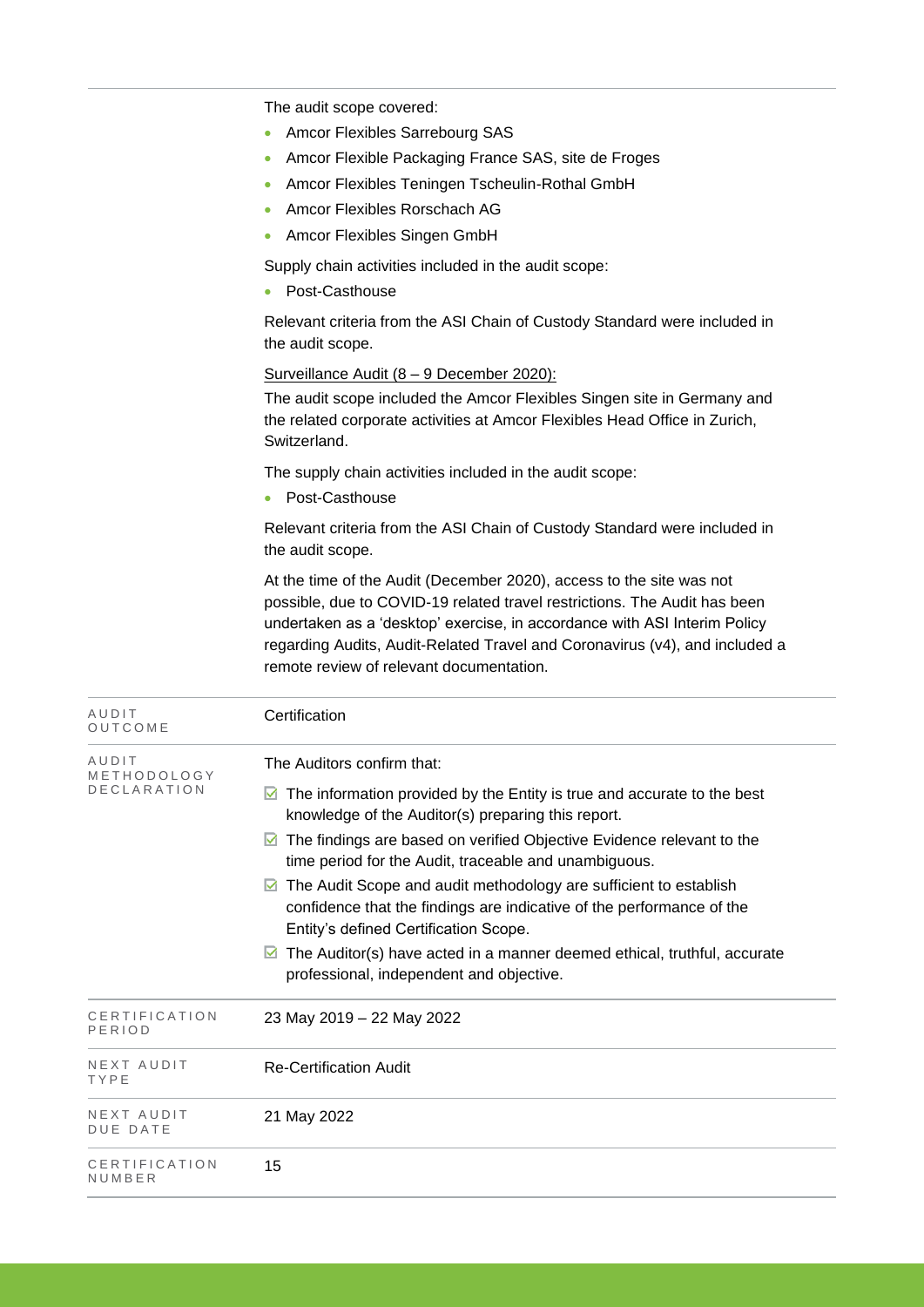## **SUMMARY OF FINDINGS**

| <b>CRITERION</b>                            | <b>RATING</b> | COMMENT                                                                                                                                                                                                                                                                                                                                                                                                                                                                                                                                                                                                                                                                         |  |
|---------------------------------------------|---------------|---------------------------------------------------------------------------------------------------------------------------------------------------------------------------------------------------------------------------------------------------------------------------------------------------------------------------------------------------------------------------------------------------------------------------------------------------------------------------------------------------------------------------------------------------------------------------------------------------------------------------------------------------------------------------------|--|
| MANAGEMENT SYSTEM AND RESPONSIBILITIES<br>1 |               |                                                                                                                                                                                                                                                                                                                                                                                                                                                                                                                                                                                                                                                                                 |  |
| 1.1 ASI membership                          | Conformance   | Amcor Limited (parent company of the 5 Amcor<br>Entities included in the certification scope) is an<br>active ASI member:<br>https://aluminium-stewardship.org/about-asi/asi-<br>members/amcor/                                                                                                                                                                                                                                                                                                                                                                                                                                                                                 |  |
| 1.2 Management system                       | Conformance   | Amcor established policies, systems, procedures<br>and processes that comply with the ASI Chain of<br>Custody Standard criteria regarding management<br>systems. The management system observed has the<br>capacity to handle ASI CoC Material. The existing<br>procedure describes in the detail the site's<br>management system, responsibilities, functions,<br>processes and workflows, documentation and record<br>retention and handling of non-conforming product<br>deliveries. Amcor sites in-scope of this certification<br>have integrated management systems underpinned<br>by ISO 9001. The sites' ISO 9001 certificate are<br>valid for the certification period. |  |
| 1.3 Management system reviews               | Conformance   | The Entity has established mechanisms for the<br>periodic review of the Management System, in line<br>with sites' ISO 9001 certification.<br>Amcor Flexibles Singen has established<br>mechanisms for the periodic review of the<br>Management System, in line with their ISO 9001<br>certification which is regularly audited in accordance<br>with the ISO standards. For potential areas of non-<br>compliance, Amcor Flexibles Singen will use the<br>procedure for customer complaints management<br>which sets out roles and responsibilities for<br>managing customer complaints about CoC<br>certificates.                                                              |  |
| 1.4 Management representative               | Conformance   | Each Amcor site in-scope has nominated a<br>management representative to have overall<br>responsibility of the implementation of ASI CoC and<br>authority for the site's conformance with all<br>applicable requirements of the ASI Chain of Custody<br>Standard.<br>This was confirmed during the surveillance audit at<br>Amcor Flexibles Singen and management<br>representative changes were verified.                                                                                                                                                                                                                                                                      |  |
| 1.5 Training                                | Conformance   | Amcor sites have communicated and delivered<br>training to relevant personnel to raise awareness of<br>ASI CoC requirements. This criterion was further<br>reviewed at the surveillance audit, training records                                                                                                                                                                                                                                                                                                                                                                                                                                                                 |  |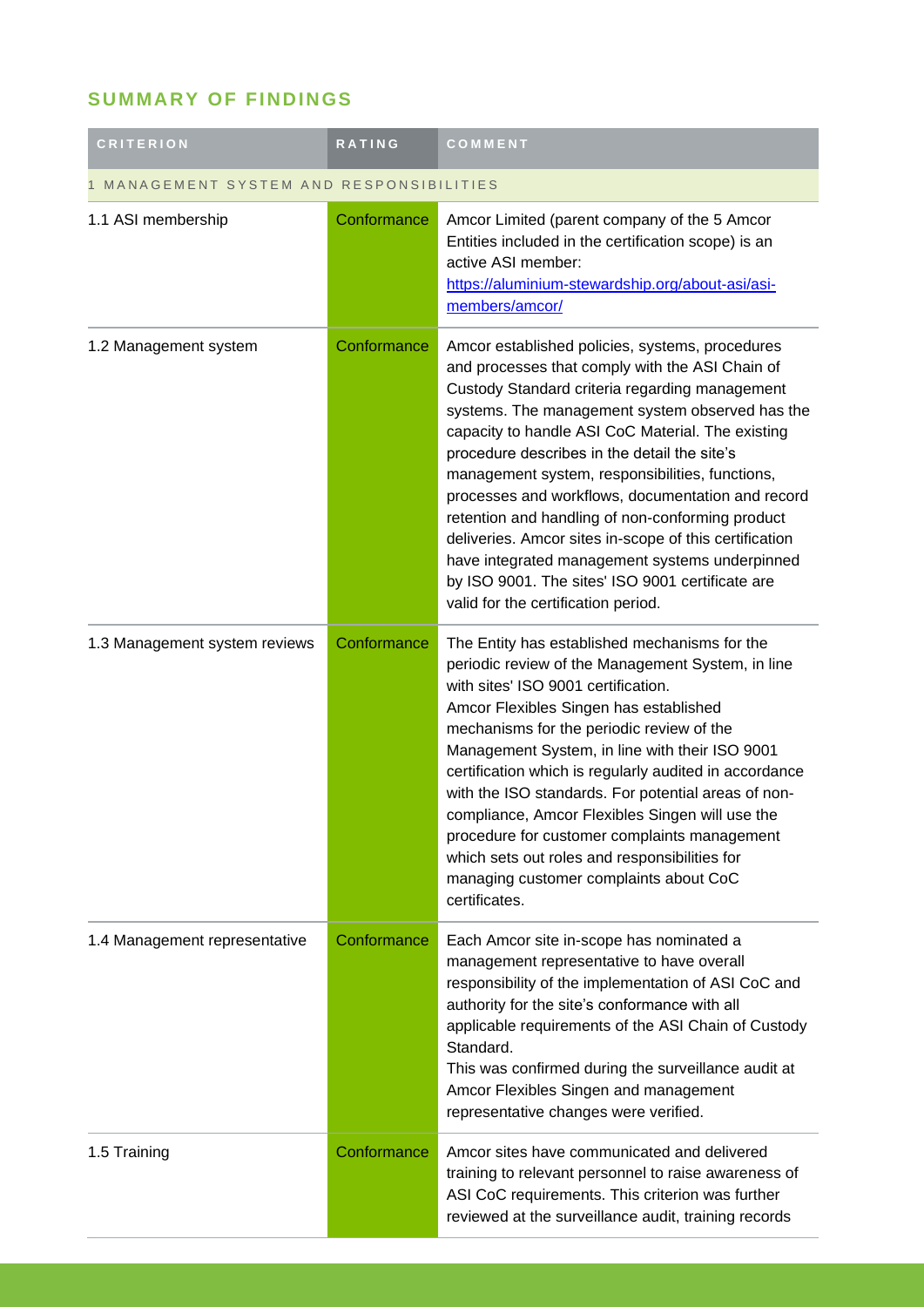| <b>CRITERION</b>                                       | RATING                   | COMMENT                                                                                                                                                                                                                                                                                                                                                                                         |
|--------------------------------------------------------|--------------------------|-------------------------------------------------------------------------------------------------------------------------------------------------------------------------------------------------------------------------------------------------------------------------------------------------------------------------------------------------------------------------------------------------|
|                                                        |                          | and training materials were inspected at Amcor<br>Flexibles Singen. Amcor sites are progressively<br>expanding the training to more personnel, beyond<br>the supply chain department, to make them aware of<br>and competent in their responsibilities under the ASI<br>CoC Standard as CoC material is coming in.                                                                              |
| 1.6 Record keeping                                     | Conformance              | Amcor sites maintain up to date records covering all<br>applicable requirements of the ASI Chain of Custody<br>Standard and retains them for a minimum of five<br>years.                                                                                                                                                                                                                        |
| 1.7a Reporting to ASI (Inputs and<br>Outputs)          | Conformance              | The Entity submits its annual report to ASI in<br>conformance with the following ASI requirement:<br>a. Input and Output Quantities of CoC Material/s<br>over the calendar year.<br>At the time of the surveillance audit, only Amcor<br>Flexibles Singen had Output Quantities of CoC<br>Materials to report over the calendar year. The Mass<br>Balance system was reviewed during the audit. |
| 1.7b Reporting to ASI (Input<br>Percentage)            | Conformance              | The Entity submits its annual report to ASI in<br>conformance with the following ASI requirement:<br>b. Input Percentage/s calculated for the calendar<br>year.                                                                                                                                                                                                                                 |
| 1.7c Reporting to ASI (Positive<br>Balance)            | Conformance              | The Entity submits its annual report to ASI in<br>conformance with the following ASI requirement:<br>c. Maximum Positive Balance in the calendar year<br>carried over to the subsequent Material Accounting<br>Period, if any.                                                                                                                                                                  |
| 1.7d Reporting to ASI (Internal<br>Overdraw)           | Conformance              | The Entity submits its annual report to ASI in<br>conformance with the following ASI requirement:<br>d. Maximum Internal Overdraw within the calendar<br>year, if any, and the percentage of Input Quantity of<br>CoC Material this represents.                                                                                                                                                 |
| 1.7e Reporting to ASI (Eligible<br>Scrap)              | <b>Not</b><br>Applicable | The Entity is not engaged in Aluminium Re-<br>melting/Refining.                                                                                                                                                                                                                                                                                                                                 |
| 1.7f Reporting to ASI (ASI<br>Credits from Casthouses) | <b>Not</b><br>Applicable | The Entity is not engaged in producing Casthouse<br>Products.                                                                                                                                                                                                                                                                                                                                   |
| 1.7g Reporting to ASI (ASI<br>Credits purchased)       | <b>Not</b><br>Applicable | The Entity is not engaged in the use of ASI Credits<br>and after internal alignment and discussion with<br>customers it was confirmed there was no plan at<br>Amcor overall to use the ASI Market Credits System.                                                                                                                                                                               |
| 2 OUTSOURCING CONTRACTORS                              |                          |                                                                                                                                                                                                                                                                                                                                                                                                 |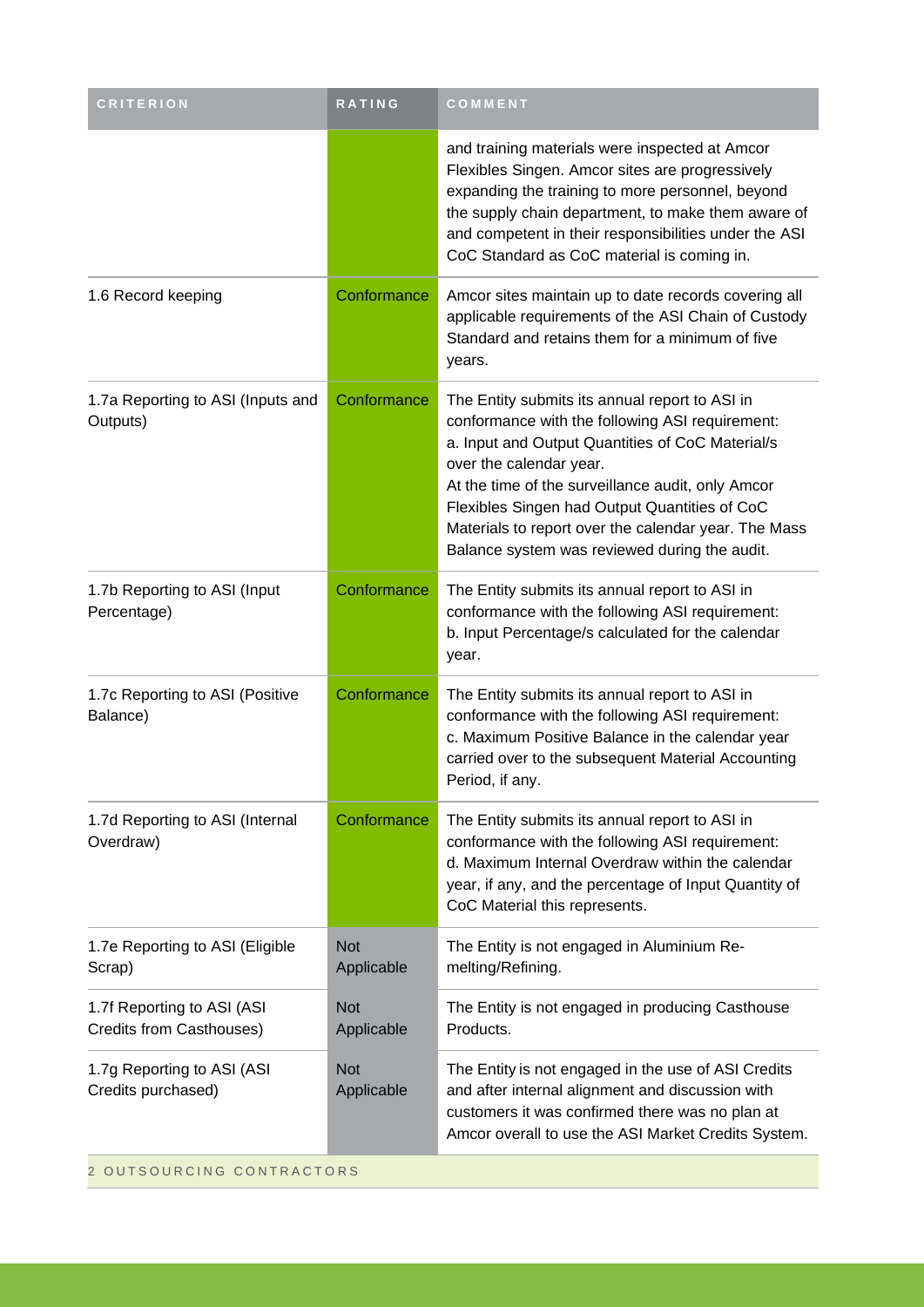| <b>CRITERION</b>                                                 | <b>RATING</b>            | COMMENT                                                                                                   |
|------------------------------------------------------------------|--------------------------|-----------------------------------------------------------------------------------------------------------|
| 2.1 Outsourcing Contractors in<br><b>CoC Certification Scope</b> | <b>Not</b><br>Applicable | Amcor sites will not use any outsourcing contractor<br>as per ASI CoC criteria and definitions.           |
| 2.2a Control of CoC Material                                     | <b>Not</b><br>Applicable | Amcor sites will not use any outsourcing contractor.                                                      |
| 2.2b No further outsourcing                                      | <b>Not</b><br>Applicable | Amcor sites will not use any outsourcing contractor<br>as per ASI CoC Standard criteria and definitions.  |
| 2.2c Risk assessment                                             | <b>Not</b><br>Applicable | Amcor sites will not use any outsourcing contractor<br>as per ASI CoC Standards criteria and definitions. |
| 2.3 Output Quantity                                              | <b>Not</b><br>Applicable | Amcor sites will not use any outsourcing contractor<br>as per ASI CoC Standards criteria and definitions. |
| 2.4 Verification and record-<br>keeping                          | <b>Not</b><br>Applicable | Amcor sites will not use any outsourcing contractor<br>as per ASI CoC Standards criteria and definitions. |
| 2.5 Error management                                             | <b>Not</b><br>Applicable | Amcor sites will not use any outsourcing contractor<br>as per ASI CoC Standards criteria and definitions. |

#### 3 PRIMARY ALUMINIUM: CRITERIA FOR ASI BAUXITE, ASI ALUMINA AND ASI LIQUID **METAL**

| 3.1a CoC Certification Scope - | <b>Not</b> | This Criterion is not applicable to the Entity's |
|--------------------------------|------------|--------------------------------------------------|
| <b>Bauxite Mining</b>          | Applicable | certification scope.                             |
| 3.1b ASI Performance Standard  | <b>Not</b> | This Criterion is not applicable to the Entity's |
| – Bauxite Mining               | Applicable | certification scope.                             |
| 3.2a CoC Certification Scope - | <b>Not</b> | This Criterion is not applicable to the Entity's |
| Alumina Refining               | Applicable | certification scope.                             |
| 3.2b ASI Performance Standard  | <b>Not</b> | This Criterion is not applicable to the Entity's |
| - Alumina Refining             | Applicable | certification scope.                             |
| 3.3a CoC Certification Scope - | <b>Not</b> | This Criterion is not applicable to the Entity's |
| <b>Aluminium Smelting</b>      | Applicable | certification scope.                             |
| 3.3b ASI Performance Standard  | <b>Not</b> | This Criterion is not applicable to the Entity's |
| – Aluminium Smelting           | Applicable | certification scope.                             |

#### 4 RECYCLED ALUMINIUM: CRITERIA FOR ELIGIBLE SCRAP AND ASI LIQUID METAL

| 4.1a CoC Certification Scope -  | <b>Not</b> | This Criterion is not applicable to the Entity's |
|---------------------------------|------------|--------------------------------------------------|
| Aluminium Re-Melting/Refining   | Applicable | certification scope.                             |
| 4.1b ASI Performance Standard   | <b>Not</b> | This Criterion is not applicable to the Entity's |
| - Aluminium Re-Melting/Refining | Applicable | certification scope.                             |
| 4.2a Pre-Consumer Scrap and     | <b>Not</b> | This Criterion is not applicable to the Entity's |
| <b>Dross</b>                    | Applicable | certification scope.                             |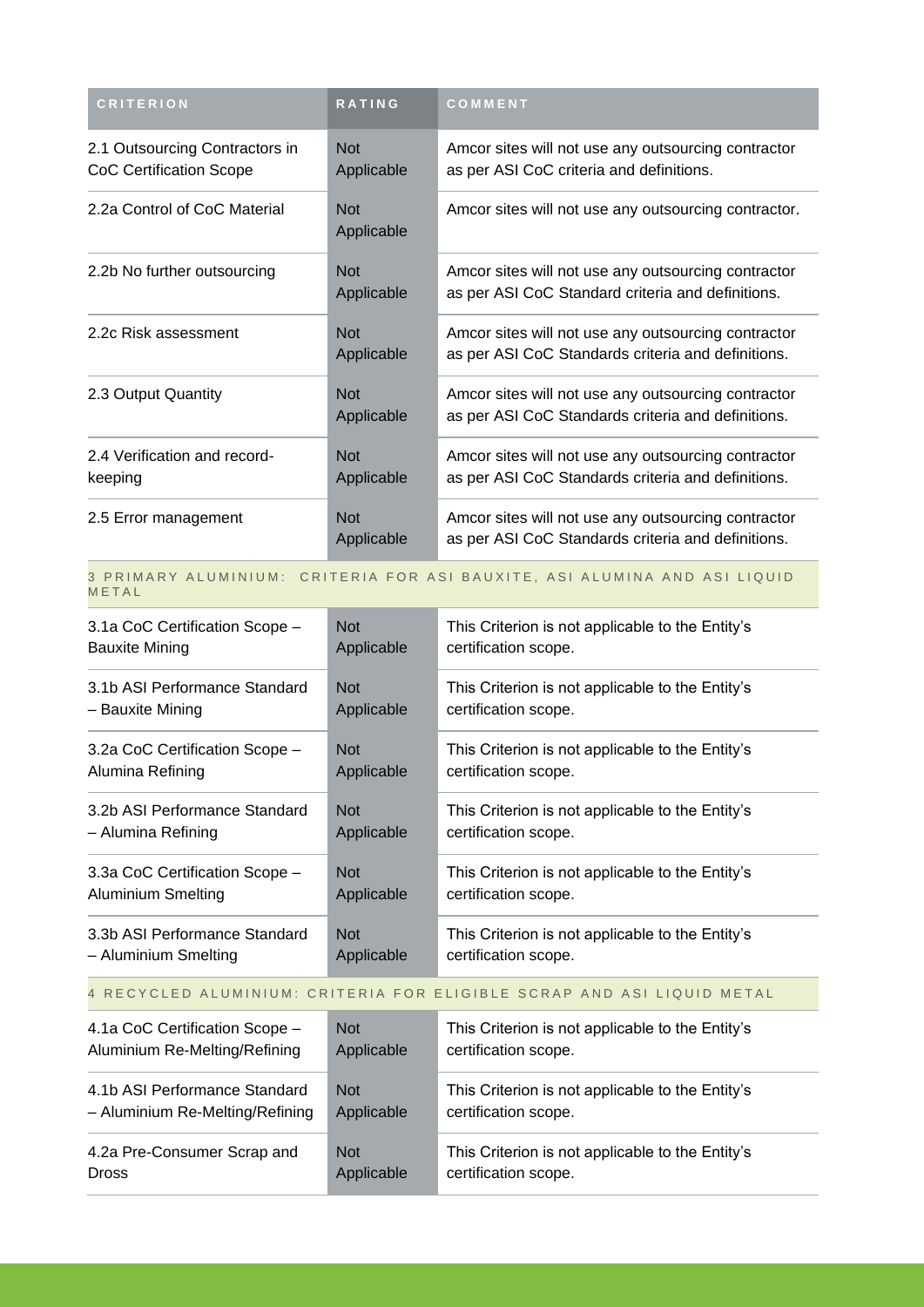| <b>CRITERION</b>         | <b>RATING</b>                   | COMMENT                                                                  |
|--------------------------|---------------------------------|--------------------------------------------------------------------------|
| 4.2b Post-Consumer Scrap | <b>Not</b><br>Applicable        | This Criterion is not applicable to the Entity's<br>certification scope. |
| 4.3a Supplier records    | <b>Not</b><br>Applicable        | This Criterion is not applicable to the Entity's<br>certification scope. |
| 4.3b Cash payments       | <b>Not</b><br><b>Applicable</b> | This Criterion is not applicable to the Entity's<br>certification scope. |

#### 5 CASTHOUSES: CRITERIA FOR ASI ALUMINIUM

| 5.1a CoC Certification Scope - | <b>Not</b>               | This Criterion is not applicable to the Entity's                         |
|--------------------------------|--------------------------|--------------------------------------------------------------------------|
| Casthouses                     | Applicable               | certification scope.                                                     |
| 5.1b ASI Performance Standard  | <b>Not</b>               | This Criterion is not applicable to the Entity's                         |
| - Casthouses                   | Applicable               | certification scope.                                                     |
| 5.2 Casthouse Products         | <b>Not</b><br>Applicable | This Criterion is not applicable to the Entity's<br>certification scope. |

#### 6 POST-CASTHOUSE: CRITERIA FOR ASI ALUMINIUM

| 6.1a CoC Certification Scope -<br>Post-Casthouse      | Conformance | Amcor controls all in-scope sites for this CoC<br>certification. The sites' operating procedures and<br>strategic plans with current and future ASI certified<br>suppliers work to secure the supply and production                                                                                                                                          |
|-------------------------------------------------------|-------------|--------------------------------------------------------------------------------------------------------------------------------------------------------------------------------------------------------------------------------------------------------------------------------------------------------------------------------------------------------------|
|                                                       |             | of ASI CoC Materials. In addition, through its<br>responsible sourcing strategy Amcor encourages<br>more suppliers to provide ASI certified material.<br>Amcor also drives capacity-building efforts in key<br>supply chains and has helped a number of Value<br>Chain Partners from bauxite mine to semi-fabrication<br>to get ready for the ASI Standards. |
| 6.1b ASI Performance Standard<br>- Post-Casthouse     | Conformance | Amcor sites in-scope have achieved certification to<br>the ASI Performance Standard.                                                                                                                                                                                                                                                                         |
| 6.1c Sourcing ASI Aluminium                           | Conformance | Amcor's operating procedures and Material<br>Accounting System ensures that the Entity only<br>sources CoC materials from another CoC certified<br>entity via traceable CoC documents.                                                                                                                                                                       |
|                                                       |             | 7 DUE DILIGENCE FOR NON-COC INPUTS AND RECYCLABLE SCRAP MATERIAL                                                                                                                                                                                                                                                                                             |
| 7.1a Responsible sourcing policy<br>(anti-corruption) | Conformance | Amcor developed a Supplier Code of Conduct<br>covering the ASI CoC criteria of anti-corruption. A<br>copy of the Suppliers Code of Conduct can be found<br>on the company's website:<br>https://assets.ctfassets.net/f7tuyt85vtoa/6vKfxsmeRi                                                                                                                 |

[soQumUWIsEQw/09eac164d42103e24abb101c431](https://assets.ctfassets.net/f7tuyt85vtoa/6vKfxsmeRisoQumUWIsEQw/09eac164d42103e24abb101c431c9037/Amcor-Supplier-Code-of-Conduct.pdf) [c9037/Amcor-Supplier-Code-of-Conduct.pdf](https://assets.ctfassets.net/f7tuyt85vtoa/6vKfxsmeRisoQumUWIsEQw/09eac164d42103e24abb101c431c9037/Amcor-Supplier-Code-of-Conduct.pdf)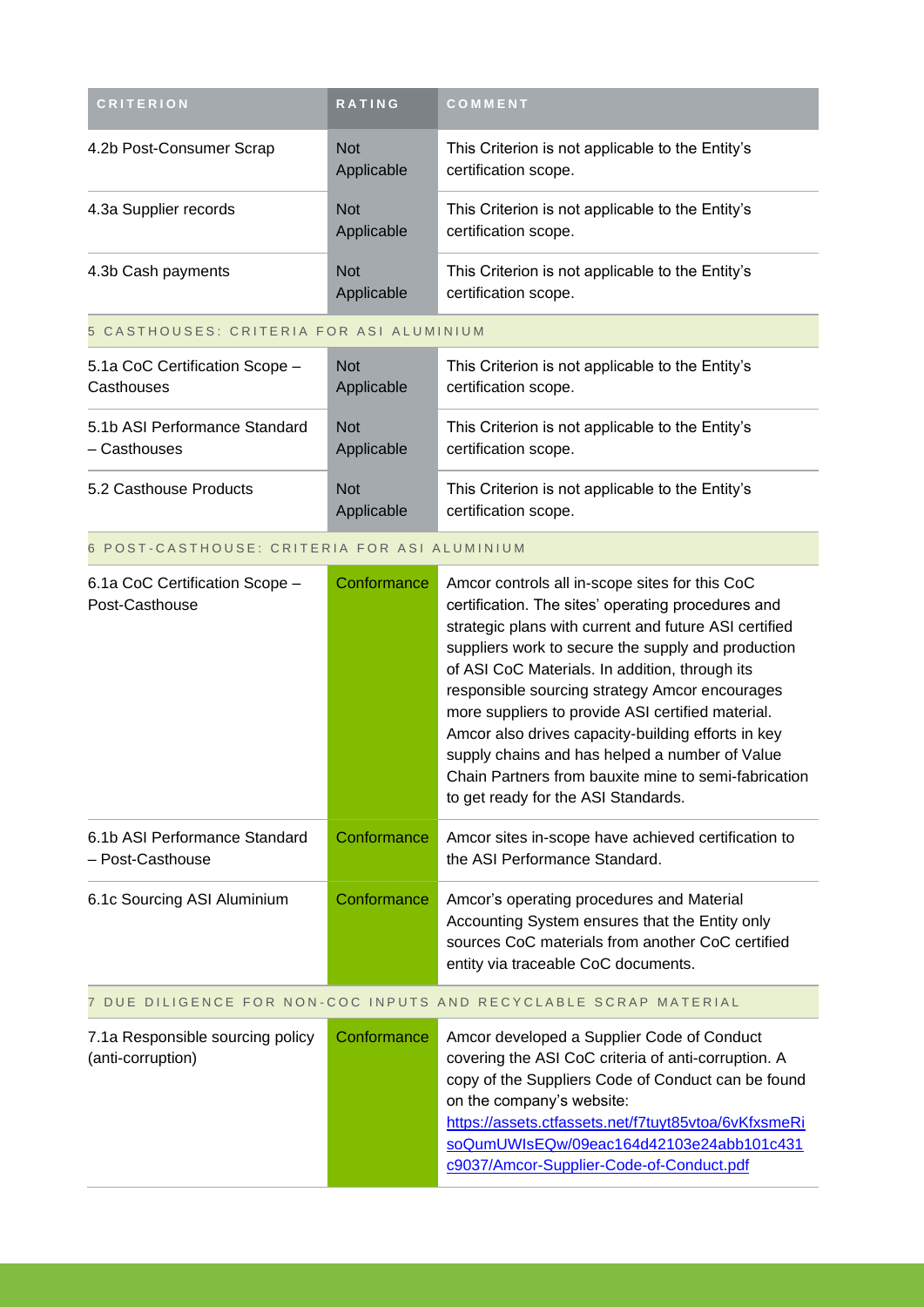| <b>CRITERION</b>                                                               | <b>RATING</b> | COMMENT                                                                                                                                                                                                                                                                                                                                                                                                                                                                                                                                                                                                                                                                                                                                                                                                  |  |
|--------------------------------------------------------------------------------|---------------|----------------------------------------------------------------------------------------------------------------------------------------------------------------------------------------------------------------------------------------------------------------------------------------------------------------------------------------------------------------------------------------------------------------------------------------------------------------------------------------------------------------------------------------------------------------------------------------------------------------------------------------------------------------------------------------------------------------------------------------------------------------------------------------------------------|--|
| 7.1b Responsible sourcing policy<br>(responsible sourcing)                     | Conformance   | Amcor's Supplier Code of Conduct includes the ASI<br>CoC criteria of responsible sourcing policy and has<br>initiatives in place to ensure the policy is<br>implemented, including undertaking EcoVadis risk<br>assessments of key strategic suppliers, engaging<br>though a Responsible Sourcing Commitment form<br>and conducting second party audits covering<br>sustainability indicators.                                                                                                                                                                                                                                                                                                                                                                                                           |  |
| 7.1c Responsible sourcing policy<br>(human rights due diligence)               | Conformance   | Amcor's Supplier Code of Conduct addresses<br>human rights elements, such as non-discrimination,<br>child labour, forced labour and freedom from<br>harassment as they relate to international labour<br>standards. The Supplier Code of Conduct is<br>available at:<br>https://assets.ctfassets.net/f7tuyt85vtoa/6vKfxsmeRi<br>soQumUWIsEQw/09eac164d42103e24abb101c431<br>c9037/Amcor-Supplier-Code-of-Conduct.pdf<br>The Code of Conduct is based on OECD guidelines,<br>the Universal Declaration of Human Rights, and Eco-<br>Vadis, which is itself on the conventions of the<br>International Labour Organisation (ILO).                                                                                                                                                                          |  |
| 7.1d Responsible sourcing policy<br>(conflict affected and high risk<br>areas) | Conformance   | Amcor undertakes EcoVadis supplier risk<br>assessments, which consider the inherent risk<br>profiles of countries based on risk criteria, including<br>health, social, corruption, human rights and<br>environment indicators. The EcoVadis assessment<br>takes into account conflict affected and high-risk<br>areas. Amcor implements mitigation measures<br>adequate to the risk ratings.<br>All suppliers are also required to sign the Code of<br>Conduct which is based on OECD guidelines, the<br>Universal Declaration of Human Rights, and Eco-<br>Vadis, which is itself on the conventions of the<br>International Labour Organisation (ILO):<br>https://assets.ctfassets.net/f7tuyt85vtoa/6vKfxsmeRi<br>soQumUWIsEQw/09eac164d42103e24abb101c431<br>c9037/Amcor-Supplier-Code-of-Conduct.pdf |  |
| 7.2 Risk assessment                                                            | Conformance   | Amcor Flexibles Head Office is responsible for<br>running the supplier risk assessment programme.<br>EcoVadis assessment is required from 100% of<br>critical, strategic and core suppliers. EcoVadis<br>assessment reports for strategic aluminium suppliers<br>were reviewed during the audit. Relevant<br>procurement managers are trained on how to use<br>the EcoVadis assessment in their purchasing<br>decisions and managing supplier relationships.<br>Where risks are identified by the EcoVadis<br>assessment, a follow up meeting with suppliers is                                                                                                                                                                                                                                          |  |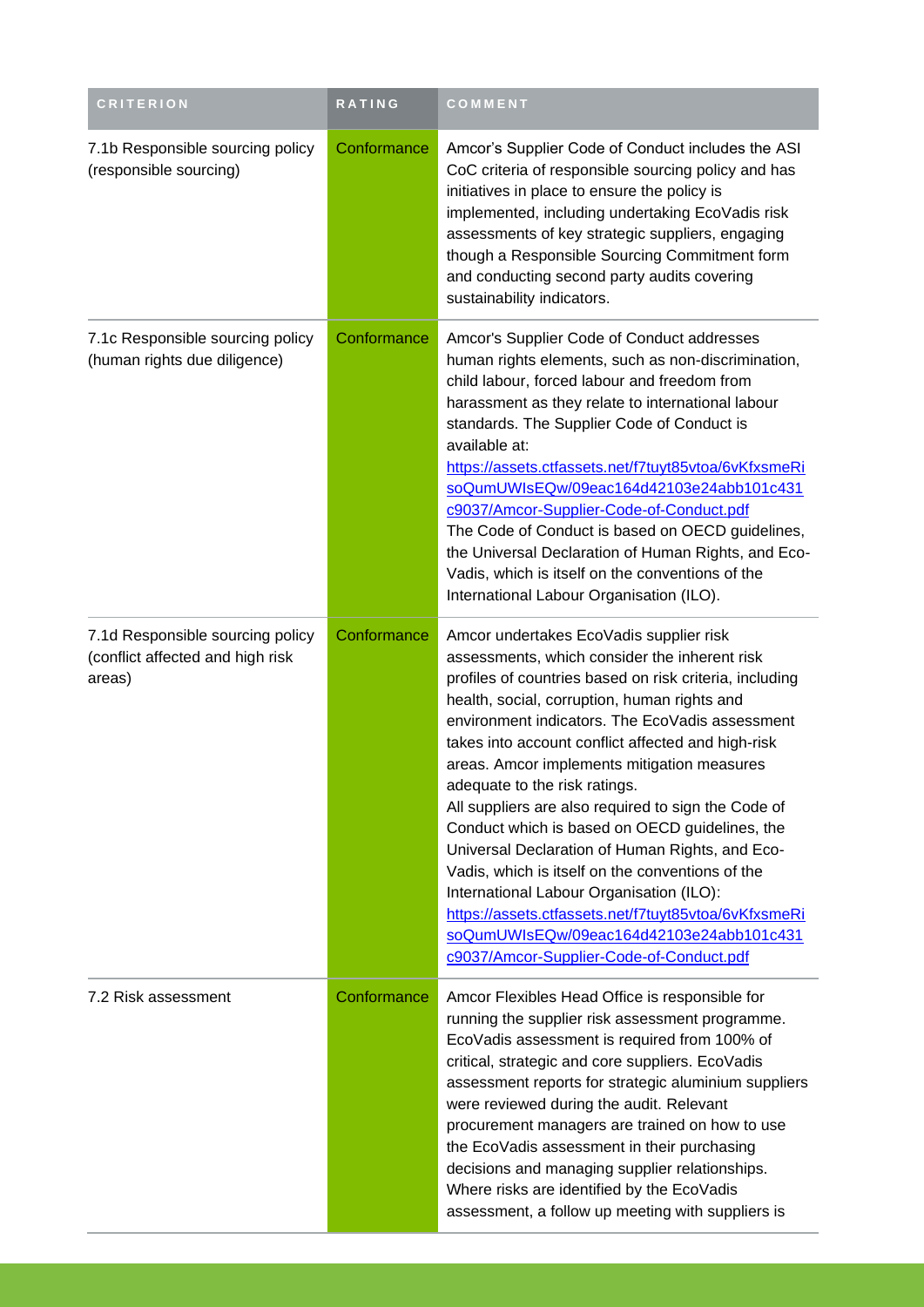| <b>CRITERION</b>                            | RATING                   | COMMENT                                                                                                                                                                                                                                                                                                                                                                                                                                                                                                                                                                                                                                                                                             |
|---------------------------------------------|--------------------------|-----------------------------------------------------------------------------------------------------------------------------------------------------------------------------------------------------------------------------------------------------------------------------------------------------------------------------------------------------------------------------------------------------------------------------------------------------------------------------------------------------------------------------------------------------------------------------------------------------------------------------------------------------------------------------------------------------|
|                                             |                          | organised by Category Managers and key<br>sustainability personnel to identify gaps in<br>performance and create an action plan to resolve<br>these.<br>Amcor also conducts second party audits of<br>suppliers and this is tracked through the Supplier<br>Relationship Management Database.                                                                                                                                                                                                                                                                                                                                                                                                       |
| 7.3 Complaints mechanism                    | Conformance              | Amcor's Whistleblower Policy and independent<br>Whistleblower Service enable employees and<br>external stakeholders to report anonymously<br>potential modern slavery related concerns and other<br>breaches of the Code of Conduct and Ethics Policy<br>or Supplier Code of Conduct. Access to Amcor's<br>Whistleblower Policy is available:<br>https://assets.ctfassets.net/f7tuyt85vtoa/A7acCXyl3<br>Qyg8eY4gaS6Q/7785b3379dbc17d9d6d1ce36e440<br>6363/Whistleblower_Policy_and_Charter_-<br>April 2018 - English.pdf                                                                                                                                                                            |
| 8 MASS BALANCE SYSTEM:                      |                          | COC MATERIAL AND ASI ALUMINIUM                                                                                                                                                                                                                                                                                                                                                                                                                                                                                                                                                                                                                                                                      |
| 8.1 Material Accounting System              | Conformance              | Each in-scope Amcor entity operates its own<br>Material Accounting System that records input<br>quantity and output quantity of CoC Material and<br>Non-CoC Material, by mass. The Material<br>Accounting Systems are based on mass balance at<br>each in-scope Amcor Entity.<br>Amcor Flexibles Singen operates its own Material<br>Accounting System that records input quantity and<br>output quantity of CoC Material, by mass. The mass<br>balance system was reviewed during the<br>surveillance audit which included spot checks and<br>re-performance of the CoC and Non-CoC Material<br>volume data. Original source evidence was reviewed<br>to substantiate the reported figures on SAP. |
| 8.2a Post-Consumer Scrap                    | <b>Not</b><br>Applicable | This Criterion is not applicable to the Entity's<br>certification scope.                                                                                                                                                                                                                                                                                                                                                                                                                                                                                                                                                                                                                            |
| 8.2b Pre-Consumer Scrap (total)             | <b>Not</b><br>Applicable | This Criterion is not applicable to the Entity's<br>certification scope.                                                                                                                                                                                                                                                                                                                                                                                                                                                                                                                                                                                                                            |
| 8.2c Pre-Consumer Scrap<br>(Eligible Scrap) | <b>Not</b><br>Applicable | This Criterion is not applicable to the Entity's<br>certification scope.                                                                                                                                                                                                                                                                                                                                                                                                                                                                                                                                                                                                                            |
| 8.3 Material Accounting Period              | Conformance              | Amcor sites' Material Accounting Systems specify a<br>material accounting period, which is aligned to<br>Amcor's financial year 1 <sup>st</sup> July - 30 <sup>th</sup> June.                                                                                                                                                                                                                                                                                                                                                                                                                                                                                                                       |
| 8.4 Input Percentage                        | Conformance              | In-scope entities calculate and record the Input<br>Percentage for a given material accounting period                                                                                                                                                                                                                                                                                                                                                                                                                                                                                                                                                                                               |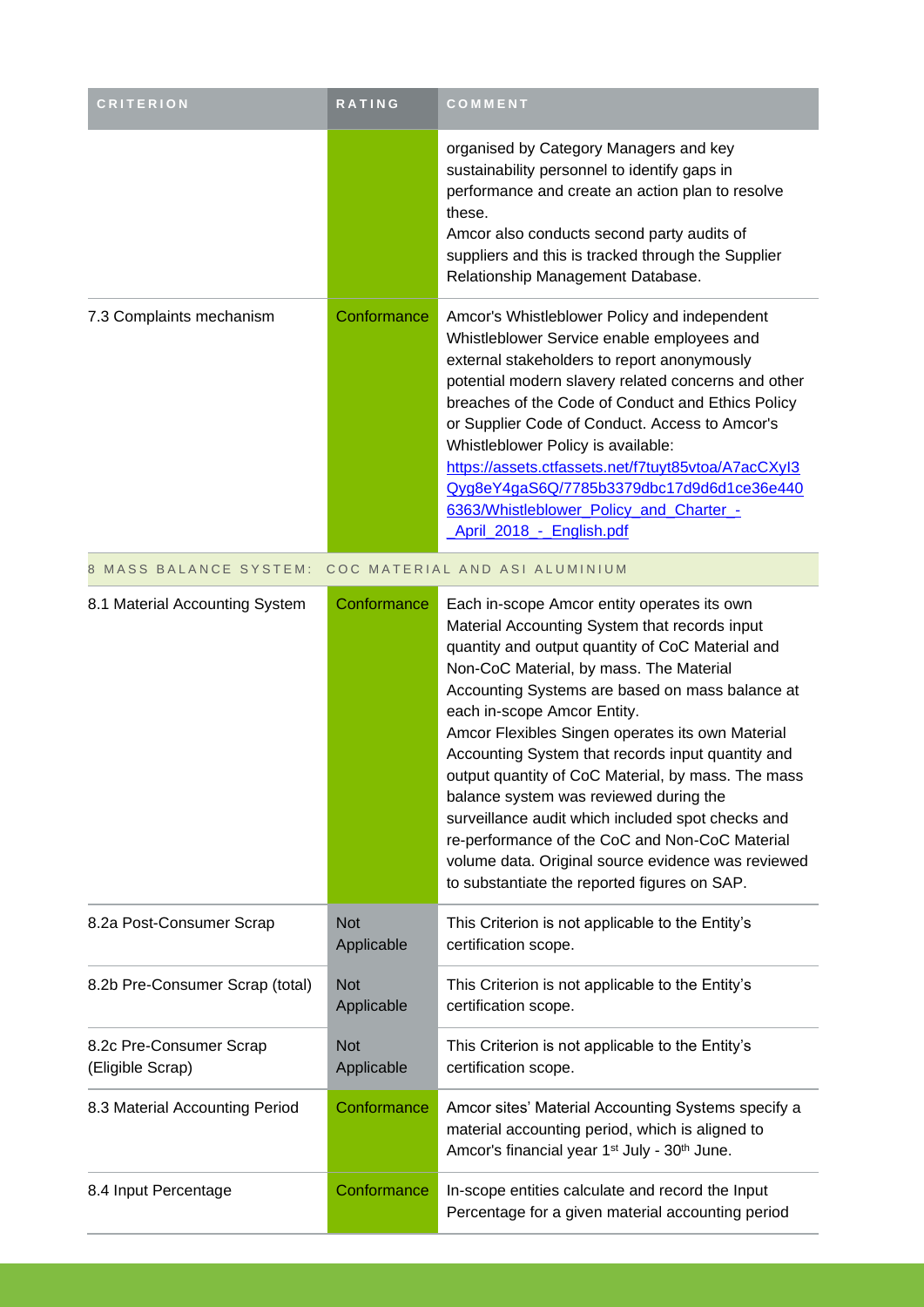| <b>CRITERION</b>                                            | RATING                   | COMMENT                                                                                                                                                                                                                                                                                                                                                                                                                                                                                                                                                                                                                                                              |
|-------------------------------------------------------------|--------------------------|----------------------------------------------------------------------------------------------------------------------------------------------------------------------------------------------------------------------------------------------------------------------------------------------------------------------------------------------------------------------------------------------------------------------------------------------------------------------------------------------------------------------------------------------------------------------------------------------------------------------------------------------------------------------|
|                                                             |                          | using the required formula, as per ASI guidelines.<br>Further site-level implementation was reviewed<br>during the surveillance audit at Amcor Flexibles<br>Singen. Input across all foil stock is tracked<br>regularly. Input percentage is calculated on a<br>monthly basis and controlled to match the forecasted<br>outputs of ASI Materials. The supply chain and<br>customer services team, as well as material planning<br>have regular monthly governance meetings to<br>ensure the output do not proportionally exceed the<br>inputs.                                                                                                                       |
| 8.5 Input Percentage (Aluminium<br>Re-Melting and Refining) | <b>Not</b><br>Applicable | This Criterion is not applicable to the Entity's<br>certification scope.                                                                                                                                                                                                                                                                                                                                                                                                                                                                                                                                                                                             |
| 8.6 Output Quantity<br>determination                        | Conformance              | The Entity has processes in place to ensure that the<br>output quantities of ASI Material do not<br>proportionally exceed the input quantities of ASI<br>Material.<br>During the surveillance audit at Amcor Flexibles<br>Singen it was noted that over the material<br>accounting period in 2020 to date, the output<br>quantities of ASI CoC Materials were lower than the<br>input quantities. Spot checks were carried out on<br>invoices sent to customers, accompanying CoC<br>Documents and order forecasts to ensure the<br>reported figures are accurate and robust.                                                                                        |
| 8.7 Output Quantity designation                             | Conformance              | In-scope entities have demonstrated that the output<br>quantity of CoC Material, which may be a subset of<br>total production, will be designated as 100% CoC<br>Material. Mass of total shipment and mass of total<br>ASI CoC Material (by type) in shipment is defined on<br>the CoC Documents issued to customers.                                                                                                                                                                                                                                                                                                                                                |
| 8.8 Output Quantity - Pre-<br><b>Consumer Scrap</b>         | <b>Not</b><br>Applicable | At present, Amcor sites do not intend to determine<br>waste material as ASI pre-consumer scrap.                                                                                                                                                                                                                                                                                                                                                                                                                                                                                                                                                                      |
| 8.9 Outputs not exceed inputs                               | Conformance              | In-scope entities' Material Accounting Systems<br>ensure that the total output of CoC Material and/or<br>Eligible Scrap does not proportionally exceed the<br>input percentage as applied to total input of CoC<br>Material and/or Eligible Scrap over the material<br>accounting period.<br>The effectiveness of these measures were further<br>reviewed during the surveillance audit at Amcor<br>Flexibles Singen. Amcor Flexibles Singen has set up<br>internal governance procedures to ensure the<br>forecasted outputs are met by the inputs ordered<br>from ASI CoC certified suppliers. The review of the<br>mass balance system shows that Amcor Flexibles |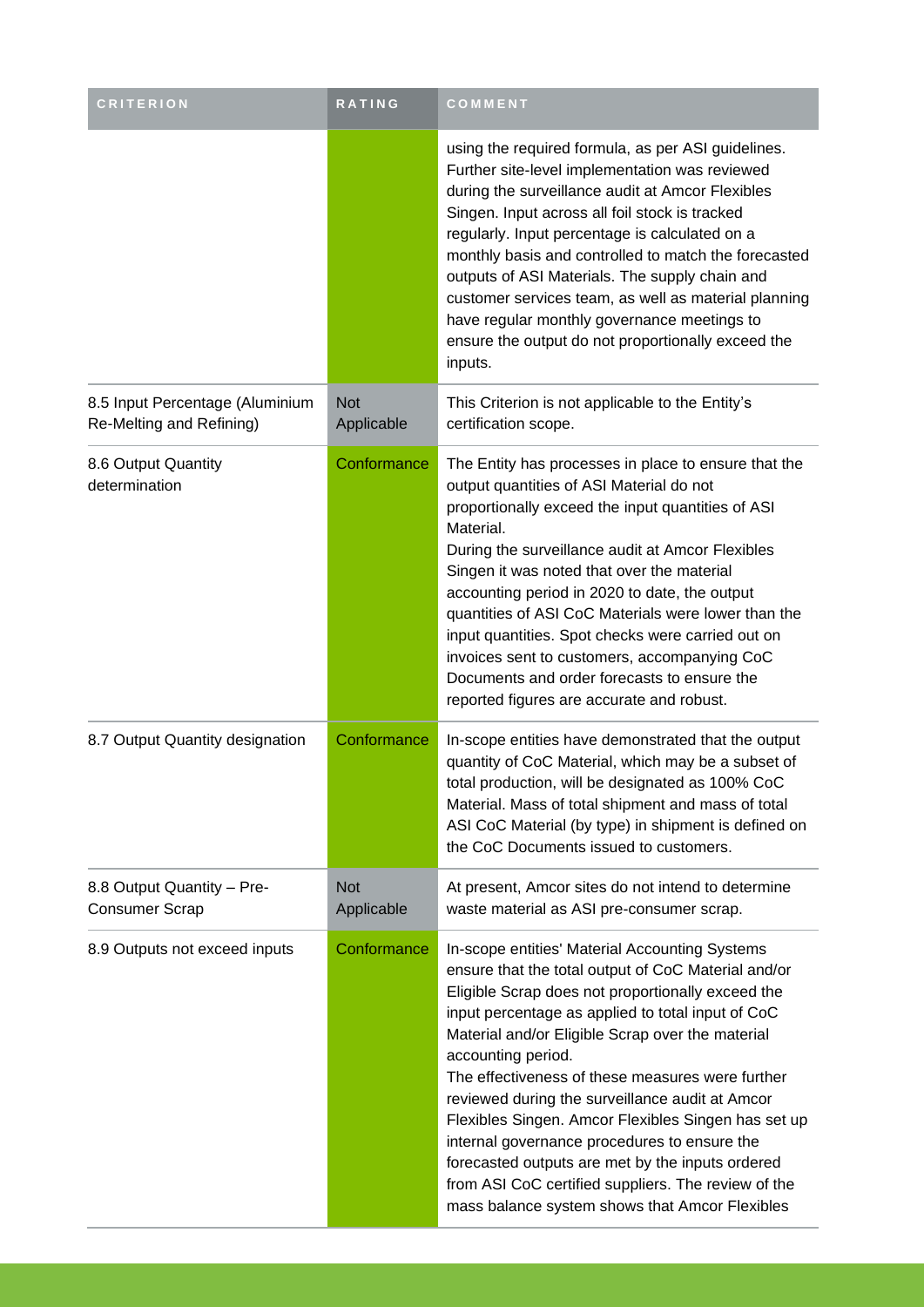| <b>CRITERION</b>                                         | <b>RATING</b> | COMMENT                                                                                                                                                                                                                                                                                                                                                                                                                                                                                                                                                                                                                                                                                                                      |
|----------------------------------------------------------|---------------|------------------------------------------------------------------------------------------------------------------------------------------------------------------------------------------------------------------------------------------------------------------------------------------------------------------------------------------------------------------------------------------------------------------------------------------------------------------------------------------------------------------------------------------------------------------------------------------------------------------------------------------------------------------------------------------------------------------------------|
|                                                          |               | Singen effectively implemented these checks and<br>balances.                                                                                                                                                                                                                                                                                                                                                                                                                                                                                                                                                                                                                                                                 |
| 8.10a Internal Overdraws (not<br>exceed 20%)             | Conformance   | Where CoC Material is under contract for delivery to<br>an entity within a given material accounting period,<br>but is subject to a force majeure situation, Amcor<br>sites' Material Accounting System may carry over an<br>Internal Overdraw to the subsequent material<br>accounting period. The Internal Overdraw shall not<br>exceed 20% of total Input Quantity of CoC Material<br>for the Material Accounting Period, Amcor sites have<br>demonstrated awareness of this rule.<br>Amcor Flexibles Singen integrated the internal<br>overdraw rules as per ASI CoC criteria in their<br>management system manual and internal process.<br>To date, the ASI CoC outputs did not exceed the ASI<br>CoC input quantities. |
| 8.10b Internal Overdraws (not<br>exceed affected amount) | Conformance   | Where CoC Material is under contract for delivery to<br>an entity within a given material accounting period,<br>but is subject to a force majeure situation, Amcor<br>sites' Material Accounting Systems may carry over<br>an Internal Overdraw to the subsequent material<br>accounting period. The Internal Overdraw shall not<br>exceed the amount of CoC Material affected by the<br>force majeure situation. Amcor sites have<br>demonstrated awareness of this rule.<br>Amcor Flexibles Singen integrated the internal<br>overdraw rules as per ASI CoC criteria in their<br>management system manual and internal process.<br>To date, the ASI CoC outputs did not exceed the ASI<br>CoC input quantities.            |
| 8.10c Internal Overdraws (period<br>to make up)          | Conformance   | Where CoC Material is under contract for delivery to<br>an Entity within a given material accounting period,<br>but is subject to a force majeure situation, Amcor<br>sites' Material Accounting Systems may carry over<br>an Internal Overdraw to the subsequent material<br>accounting period. The Internal Overdraw shall be<br>made up within the subsequent material accounting<br>period. Amcor sites have demonstrated awareness<br>of this rule.<br>Amcor Flexibles Singen integrated the internal<br>overdraw rules as per ASI CoC criteria in their<br>management system manual and internal process.<br>To date, the ASI CoC outputs did not exceed the ASI<br>CoC input quantities.                              |
| 8.11a Positive Balance (carry<br>over)                   | Conformance   | Each in-scope Amcor entity operates its own<br>Material Accounting System. Where an Amcor entity<br>has a Positive Balance of output CoC Material at the                                                                                                                                                                                                                                                                                                                                                                                                                                                                                                                                                                     |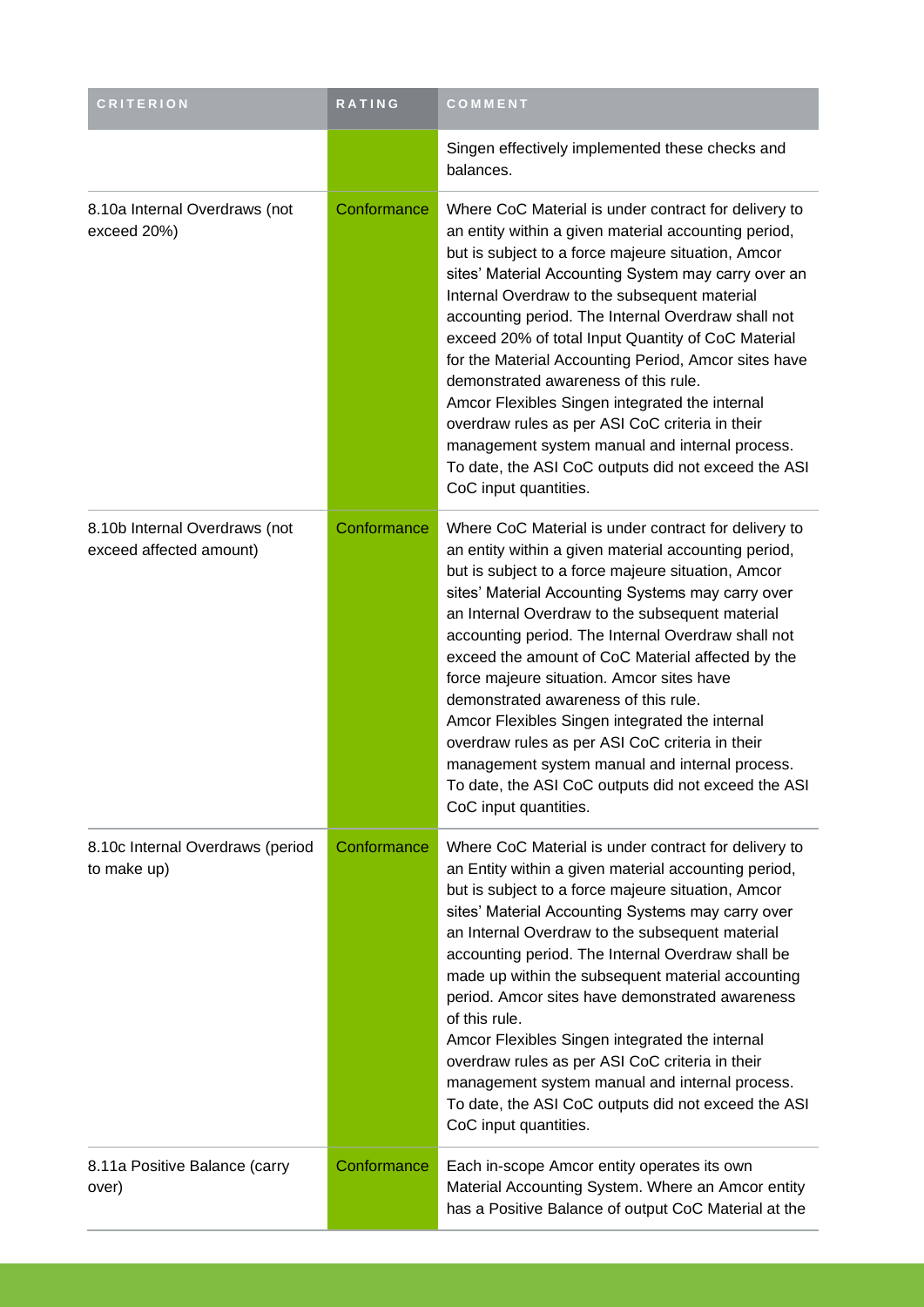| <b>CRITERION</b>                | RATING      | COMMENT                                                                                                                                                                                                                                                                                                                                                                                                                                                                                                                                                                                                   |  |
|---------------------------------|-------------|-----------------------------------------------------------------------------------------------------------------------------------------------------------------------------------------------------------------------------------------------------------------------------------------------------------------------------------------------------------------------------------------------------------------------------------------------------------------------------------------------------------------------------------------------------------------------------------------------------------|--|
|                                 |             | end of a material accounting period, there are plans<br>in place to carry this over to the subsequent material<br>accounting period. The Entity's Material Accounting<br>System must clearly identify any carry over of a<br>Positive Balance. Amcor sites have demonstrated<br>awareness of this rule.<br>The Entity did not carry over any Positive Balance<br>from the previous accounting period. Amcor<br>Flexibles Singen is aware of the ASI criteria related<br>to Positive Balance, which is documented in its<br>internal instructions and part of training provided to<br>employees.           |  |
| 8.11b Positive Balance (expiry) | Conformance | Where an Amcor site has a Positive Balance of<br>output CoC Material at the end of a material<br>accounting period, there are plans in place to carry<br>this over to the subsequent material accounting<br>period, and for the positive balance to expire at the<br>end of that Period if not drawn down.<br>The Entity did not carry over any Positive Balance<br>from the previous Accounting Period. Amcor<br>Flexibles Singen is aware of the ASI criteria related<br>to Positive Balance, which is documented in its<br>internal instructions and is part of the training<br>provided to employees. |  |
| 9 ISSUING COC DOCUMENTS         |             |                                                                                                                                                                                                                                                                                                                                                                                                                                                                                                                                                                                                           |  |
| 9.1 Shipments and transfers     | Conformance | Amcor sites have systems enabling shipment and<br>transfer of CoC documents, ensuring that these are<br>controlled, issued and stored as per ASI Chain of<br>Custody Standard requirements.                                                                                                                                                                                                                                                                                                                                                                                                               |  |
| 9.2a Date of issue              | Conformance | Amcor issues the following information on invoice<br>documents as required by ASI Chain of Custody<br>Standard: date of issue, reference number, issuing<br>entity, receiving customer, responsible employee,<br>conformance statement, type and mass of CoC<br>material and mass of total material.                                                                                                                                                                                                                                                                                                      |  |
| 9.2b Reference number           | Conformance | Amcor issues the following information on invoice<br>documents as required by the ASI Chain of Custody<br>Standard: date of issue, reference number, issuing<br>entity, receiving customer, responsible employee,<br>conformance statement, type and mass of CoC<br>material and mass of total material.                                                                                                                                                                                                                                                                                                  |  |
| 9.2c Issuing Entity             | Conformance | Amcor issues the following information on invoice<br>documents as required by the ASI Chain of Custody<br>Standard: date of issue, reference number, issuing<br>entity, receiving customer, responsible employee,                                                                                                                                                                                                                                                                                                                                                                                         |  |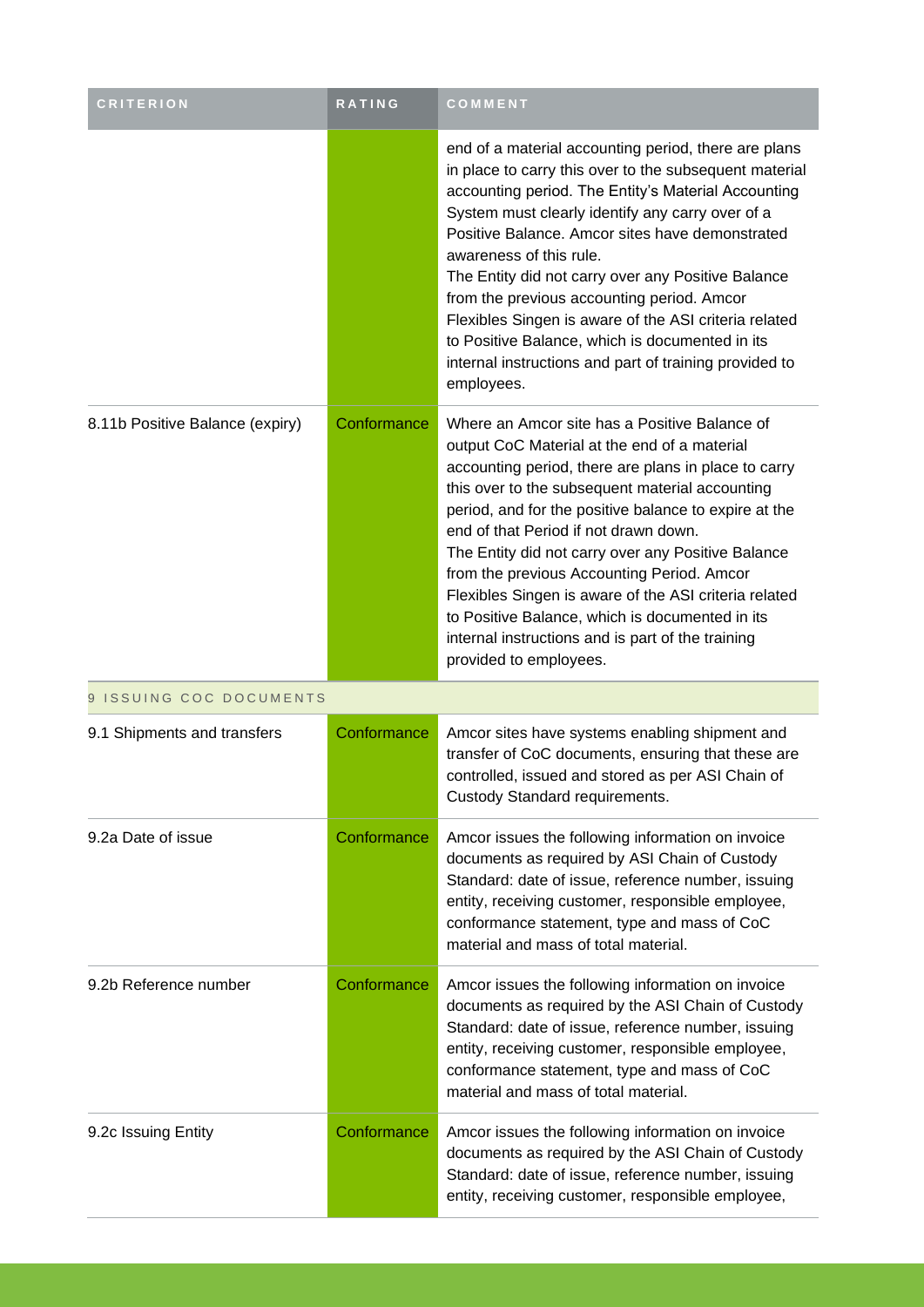| <b>CRITERION</b>                       | RATING                   | COMMENT                                                                                                                                                                                                                                                                                                  |
|----------------------------------------|--------------------------|----------------------------------------------------------------------------------------------------------------------------------------------------------------------------------------------------------------------------------------------------------------------------------------------------------|
|                                        |                          | conformance statement, type and mass of CoC<br>material and mass of total material.                                                                                                                                                                                                                      |
| 9.2d Receiving customer                | Conformance              | Amcor issues the following information on invoice<br>documents as required by the ASI Chain of Custody<br>Standard: date of issue, reference number, issuing<br>entity, receiving customer, responsible employee,<br>conformance statement, type and mass of CoC<br>material and mass of total material. |
| 9.2e Responsible employee              | Conformance              | Amcor issues the following information on invoice<br>documents as required by the ASI Chain of Custody<br>Standard: date of issue, reference number, issuing<br>entity, receiving customer, responsible employee,<br>conformance statement, type and mass of CoC<br>material and mass of total material. |
| 9.2f Conformance statement             | Conformance              | Amcor issues the following information on invoice<br>documents as required by the ASI Chain of Custody<br>Standard: date of issue, reference number, issuing<br>entity, receiving customer, responsible employee,<br>conformance statement, type and mass of CoC<br>material and mass of total material. |
| 9.2g Type of CoC Material              | Conformance              | Amcor issues the following information on invoice<br>documents as required by the ASI Chain of Custody<br>Standard: date of issue, reference number, issuing<br>entity, receiving customer, responsible employee,<br>conformance statement, type and mass of CoC<br>material and mass of total material. |
| 9.2h Mass of CoC Material              | Conformance              | Amcor issues the following information on invoice<br>documents as required by the ASI Chain of Custody<br>Standard: date of issue, reference number, issuing<br>entity, receiving customer, responsible employee,<br>conformance statement, type and mass of CoC<br>material and mass of total material. |
| 9.2i Mass of total material            | Conformance              | Amcor issues the following information on invoice<br>documents as required by the ASI Chain of Custody<br>Standard: date of issue, reference number, issuing<br>entity, receiving customer, responsible employee,<br>conformance statement, type and mass of CoC<br>material and mass of total material. |
| 9.3a Sustainability Data<br>(optional) | <b>Not</b><br>Applicable | In-scope entities are not planning on filling out the<br>sustainability data about CoC Material on the CoC<br>documents.                                                                                                                                                                                 |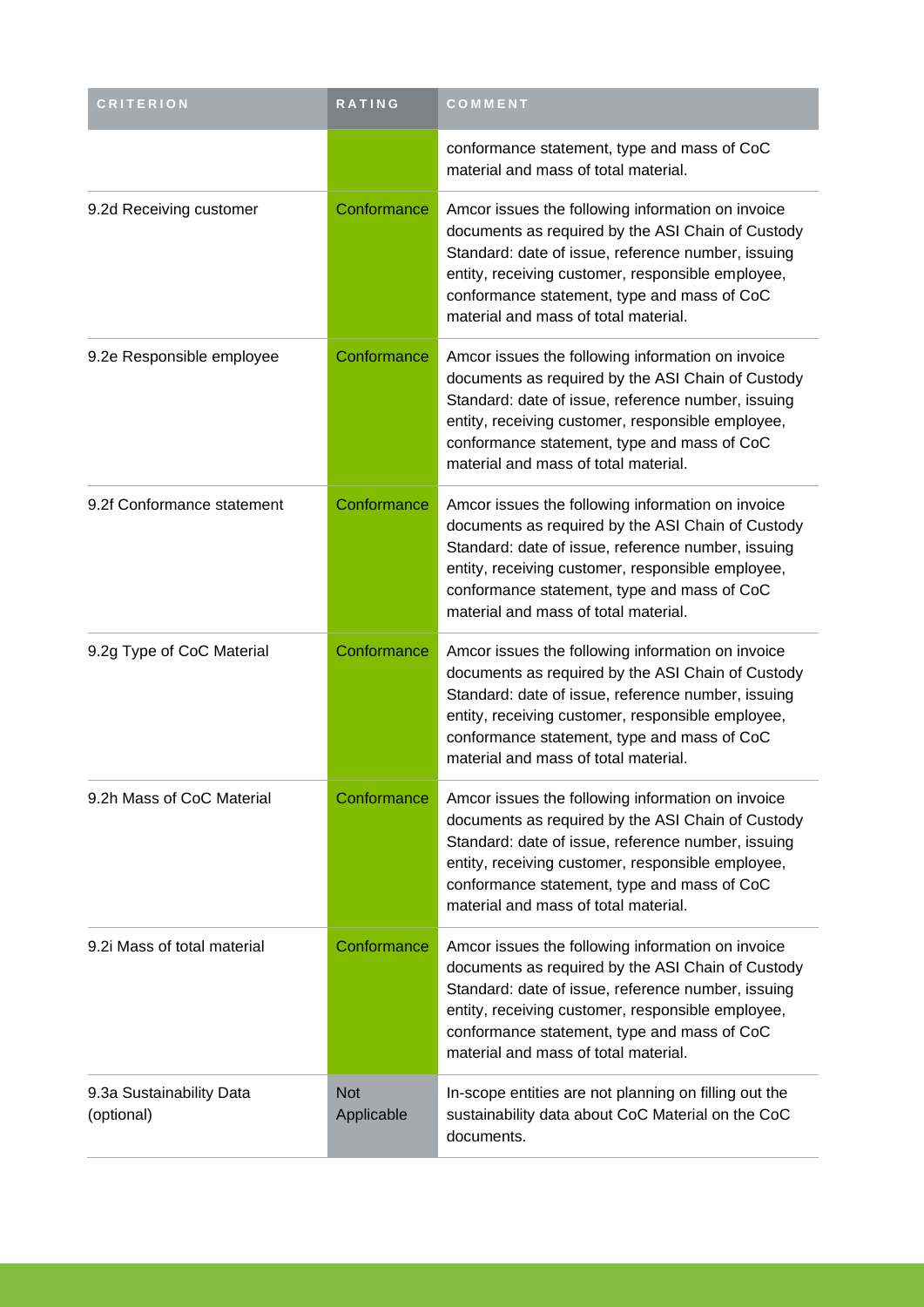| <b>CRITERION</b>                                       | RATING                   | COMMENT                                                                                                                                                                                                                                                                                                                                                                                                                                                                                                                          |  |
|--------------------------------------------------------|--------------------------|----------------------------------------------------------------------------------------------------------------------------------------------------------------------------------------------------------------------------------------------------------------------------------------------------------------------------------------------------------------------------------------------------------------------------------------------------------------------------------------------------------------------------------|--|
| 9.3b Sustainability Data (passing<br>on)               | <b>Not</b><br>Applicable | In-scope entities are not planning on filling out the<br>sustainability data about CoC Material on the CoC<br>documents.                                                                                                                                                                                                                                                                                                                                                                                                         |  |
| 9.3c Post-Casthouse ASI<br><b>Certification status</b> | Conformance              | ASI Performance Standard certification statuses are<br>indicated on the CoC documents issued by Amcor<br>Flexibles Singen.                                                                                                                                                                                                                                                                                                                                                                                                       |  |
| 9.4 Supplementary Information<br>(optional)            | <b>Not</b><br>Applicable | Amcor sites do not intend to include supplementary<br>information on the CoC documents.                                                                                                                                                                                                                                                                                                                                                                                                                                          |  |
| 9.5 Response to verification<br>requests               | Conformance              | Customer service teams are responsible for handling<br>the CoC requests from customers at all individual<br>Amcor sites in-scope. Customer service team<br>members have received training on their duties.<br>Furthermore, Amcor has integrated error<br>management within its current processes under ISO<br>9001.                                                                                                                                                                                                              |  |
| 9.6 Error management                                   | Conformance              | Amcor's Knowledge Management System, KMS,<br>handles errors related to ASI CoC Materials. Amcor<br>has implemented processes to inform different<br>stakeholders, such as clients or suppliers, on the<br>non-conformity or error and agree on necessary<br>corrective actions.                                                                                                                                                                                                                                                  |  |
| 10 RECEIVING COC DOCUMENTS                             |                          |                                                                                                                                                                                                                                                                                                                                                                                                                                                                                                                                  |  |
| 10.1 Verify required information<br>included           | Conformance              | The in-scope entities' capacity at the site which<br>enables them to meet CoC criteria has been<br>observed. The SAP system is used to handle<br>incoming materials, and training has been given to<br>relevant personnel on how to verify received CoC<br>documents.<br>Amcor Flexibles Singen has demonstrated how they<br>meet the criteria on received CoC documents. The<br>SAP system is used for handling incoming materials,<br>and training has been given to relevant personnel on<br>how to verify CoC documentation. |  |
| 10.2 Verify consistency with<br>shipments              | Conformance              | The in-scope entities established processes to<br>ensure that CoC documents are controlled, issued<br>and stored as per ASI CoC requirements.<br>Amcor Flexibles Singen has demonstrated how they<br>meet the criteria on received CoC documents and<br>the traceability on existing transfers and shipments<br>was observed. The SAP system is used for handling<br>incoming materials, and training has been given to<br>relevant personnel on how to verify CoC<br>documentation.                                             |  |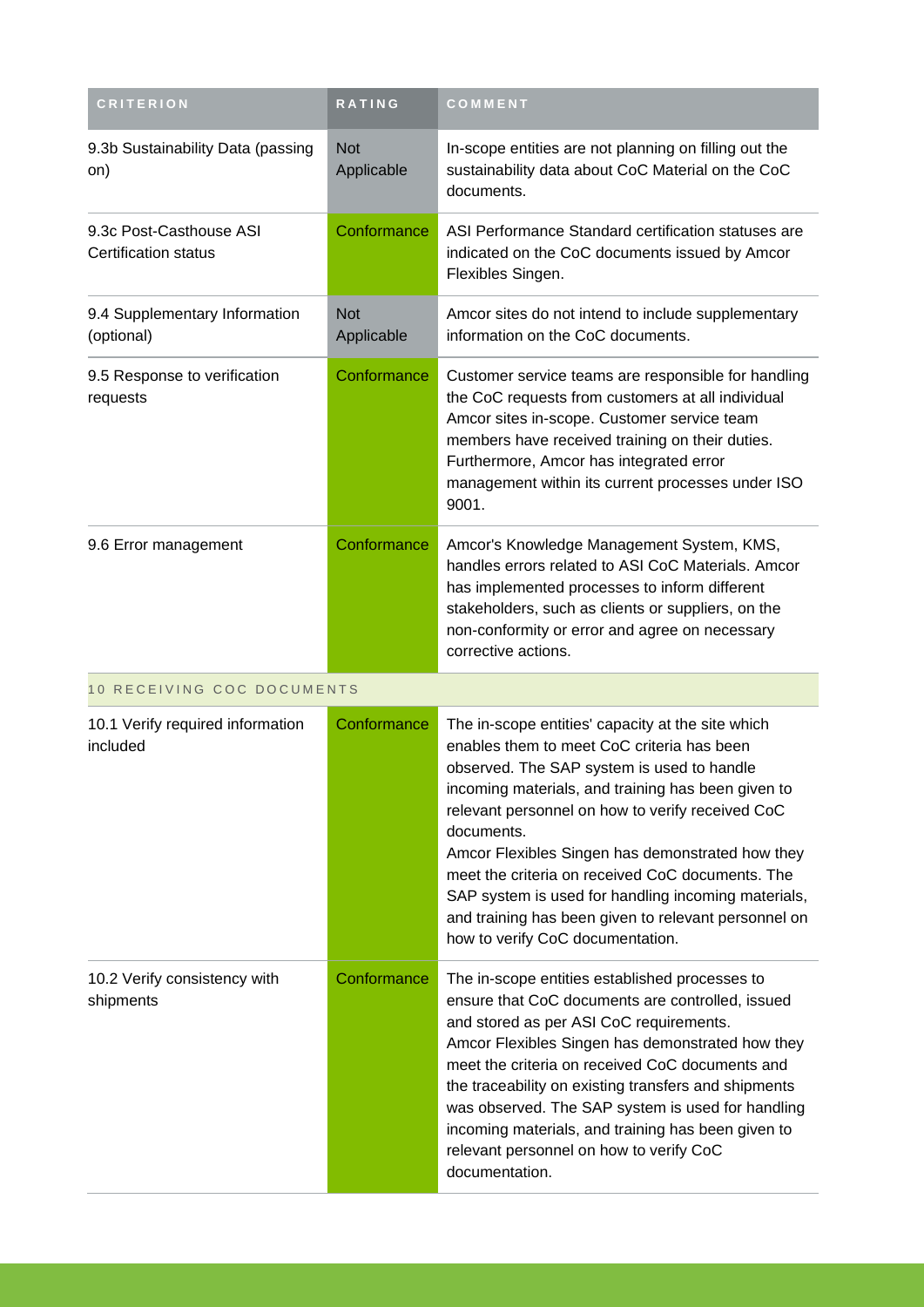| <b>CRITERION</b>                                 | <b>RATING</b> | COMMENT                                                                                                                                                                                                                                                                                                                                                                                                                                                                                                                                                                                     |
|--------------------------------------------------|---------------|---------------------------------------------------------------------------------------------------------------------------------------------------------------------------------------------------------------------------------------------------------------------------------------------------------------------------------------------------------------------------------------------------------------------------------------------------------------------------------------------------------------------------------------------------------------------------------------------|
| 10.3 Verify supplier CoC<br>Certification status | Conformance   | The in-scope entities established robust processes<br>to ensure suppliers have a valid ASI certificate and<br>trigger adequate processes if any changes occur to<br>their status. The process is managed by Amcor's<br>central procurement function.<br>Amcor Flexibles Singen has demonstrated how they<br>meet the criteria on received CoC documents and<br>the traceability on existing transfers and shipments<br>was observed. The SAP system is used for handling<br>incoming materials, and training has been given to<br>relevant personnel on how to verify CoC<br>documentation. |
| 10.4 Error management                            | Conformance   | Amcor integrated error management with its current<br>processes under ISO 9001. The operation of its<br>Knowledge Management System was observed,<br>which was robust to document errors, corrective<br>actions and any potential preventive measures to<br>meet ASI Chain of Custody Standard criteria.                                                                                                                                                                                                                                                                                    |

11 MARKET CREDITS SYSTEM: ASI CREDITS

| 11.1a Material Accounting<br>System - allocation    | <b>Not</b><br>Applicable | Amcor does not intend to utilise the ASI market<br>credits system. |
|-----------------------------------------------------|--------------------------|--------------------------------------------------------------------|
| 11.1b Link to Casthouse<br><b>Products</b>          | <b>Not</b><br>Applicable | Amcor does not intend to utilise the ASI market<br>credits system. |
| 11.1c No double counting                            | <b>Not</b><br>Applicable | Amcor does not intend to utilise the ASI market<br>credits system. |
| 11.1d No Positive Balance for<br><b>ASI Credits</b> | <b>Not</b><br>Applicable | Amcor does not intend to utilise the ASI market<br>credits system. |
| 11.2a Date of issue                                 | <b>Not</b><br>Applicable | Amcor does not intend to utilise the ASI market<br>credits system. |
| 11.2b Reference number                              | <b>Not</b><br>Applicable | Amcor does not intend to utilise the ASI market<br>credits system. |
| 11.2c Issuing Entity                                | <b>Not</b><br>Applicable | Amcor does not intend to utilise the ASI market<br>credits system. |
| 11.2d Receiving Entity                              | <b>Not</b><br>Applicable | Amcor does not intend to utilise the ASI market<br>credits system. |
| 11.2e Conformance statement                         | <b>Not</b><br>Applicable | Amcor does not intend to utilise the ASI market<br>credits system. |
| 11.2f ASI Credits statement                         | <b>Not</b><br>Applicable | Amcor does not intend to utilise the ASI market<br>credits system. |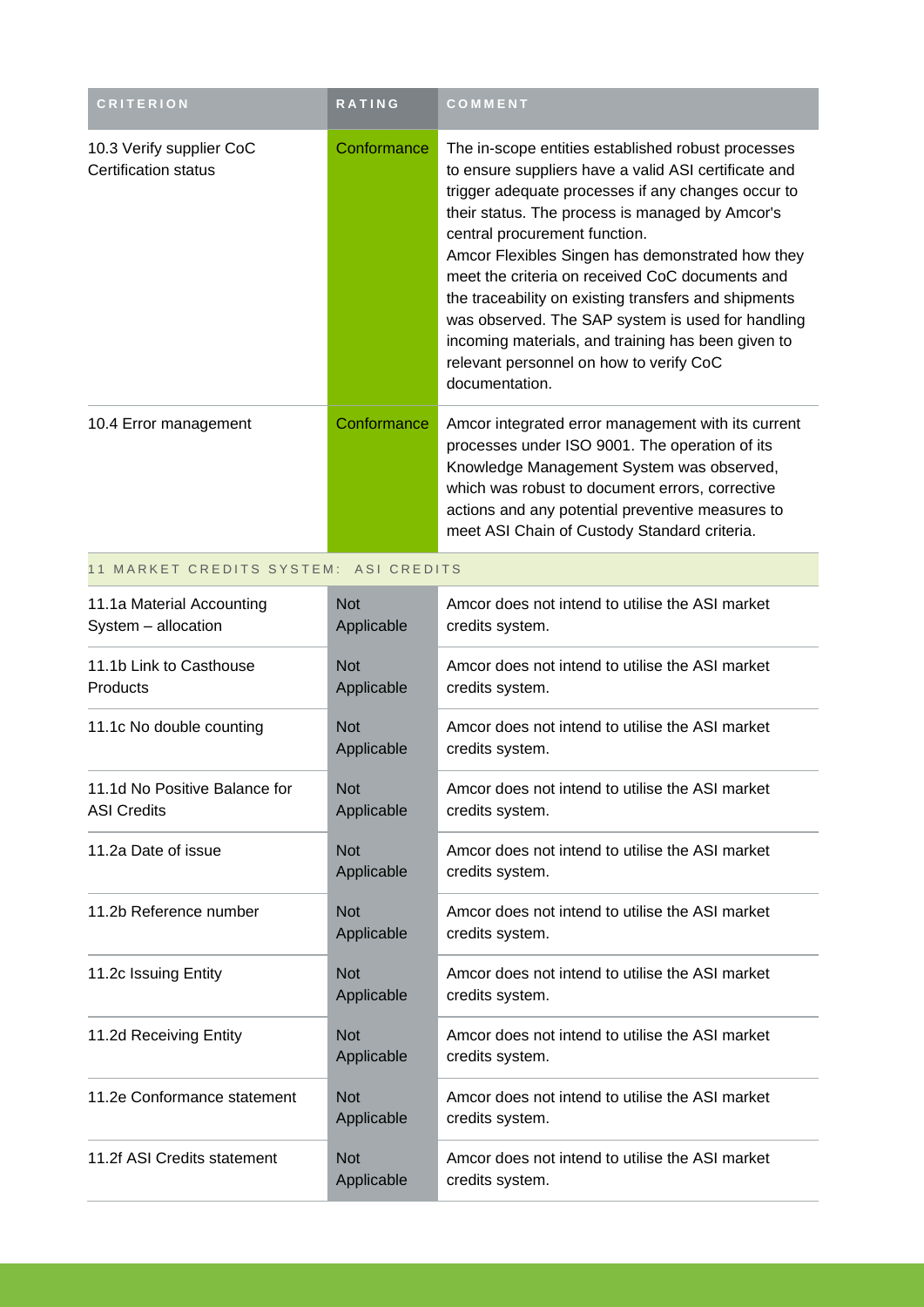| <b>CRITERION</b>                | <b>RATING</b>            | COMMENT                                                            |
|---------------------------------|--------------------------|--------------------------------------------------------------------|
| 11.2g Quantity                  | <b>Not</b><br>Applicable | Amcor does not intend to utilise the ASI market<br>credits system. |
| 11.3a CoC Certification Scope - | <b>Not</b>               | Amcor does not intend to utilise the ASI market                    |
| purchasing ASI Credits          | Applicable               | credits system.                                                    |
| 11.3b Material Accounting       | <b>Not</b>               | Amcor does not intend to utilise the ASI market                    |
| System - purchasing             | Applicable               | credits system.                                                    |
| 11.3c Expiry                    | <b>Not</b><br>Applicable | Amcor does not intend to utilise the ASI market<br>credits system. |
| 11.3d No re-trading             | <b>Not</b><br>Applicable | Amcor does not intend to utilise the ASI market<br>credits system. |
| 11.3e No allocation to physical | <b>Not</b>               | Amcor does not intend to utilise the ASI market                    |
| products                        | Applicable               | credits system.                                                    |
| 11.3f Verify supplier CoC       | <b>Not</b>               | Amcor does not intend to utilise the ASI market                    |
| <b>Certification status</b>     | Applicable               | credits system.                                                    |
| 11.3g Five years maximum for    | <b>Not</b>               | Amcor does not intend to utilise the ASI market                    |
| ASI Credits purchasing          | Applicable               | credits system.                                                    |

#### 12 CLAIMS AND COMMUNICATIONS

| 12.1a ASI Claims Guide    | Conformance | Amcor has appointed a representative and defined<br>roles and responsibilities to ensure that claims are<br>made in a manner consistent with the ASI Claims<br>Guide. At the time of the audit, there were no<br>examples of effective implementation of the system<br>as no claim has been made yet.                                                                                  |
|---------------------------|-------------|----------------------------------------------------------------------------------------------------------------------------------------------------------------------------------------------------------------------------------------------------------------------------------------------------------------------------------------------------------------------------------------|
| 12.1b Verifiable evidence | Conformance | Amcor has appointed a representative and defined<br>roles and responsibilities to ensure that claims are<br>made in a manner consistent with the ASI Claims<br>Guide. At the time of the audit, there were no<br>examples of effective implementation of the system<br>as no claim has been made yet.                                                                                  |
| 12.1c Employee training   | Conformance | The Entity has defined guidelines for communicating<br>public claims and representations outside of CoC<br>documents (such as website, social media, press<br>releases, investor relations, and other publications)<br>and all communications must be approved by senior<br>management prior to publication. It has also<br>communicated these guidelines to appropriate<br>personnel. |

#### **Document Control and Version History**

Revision Date Notes